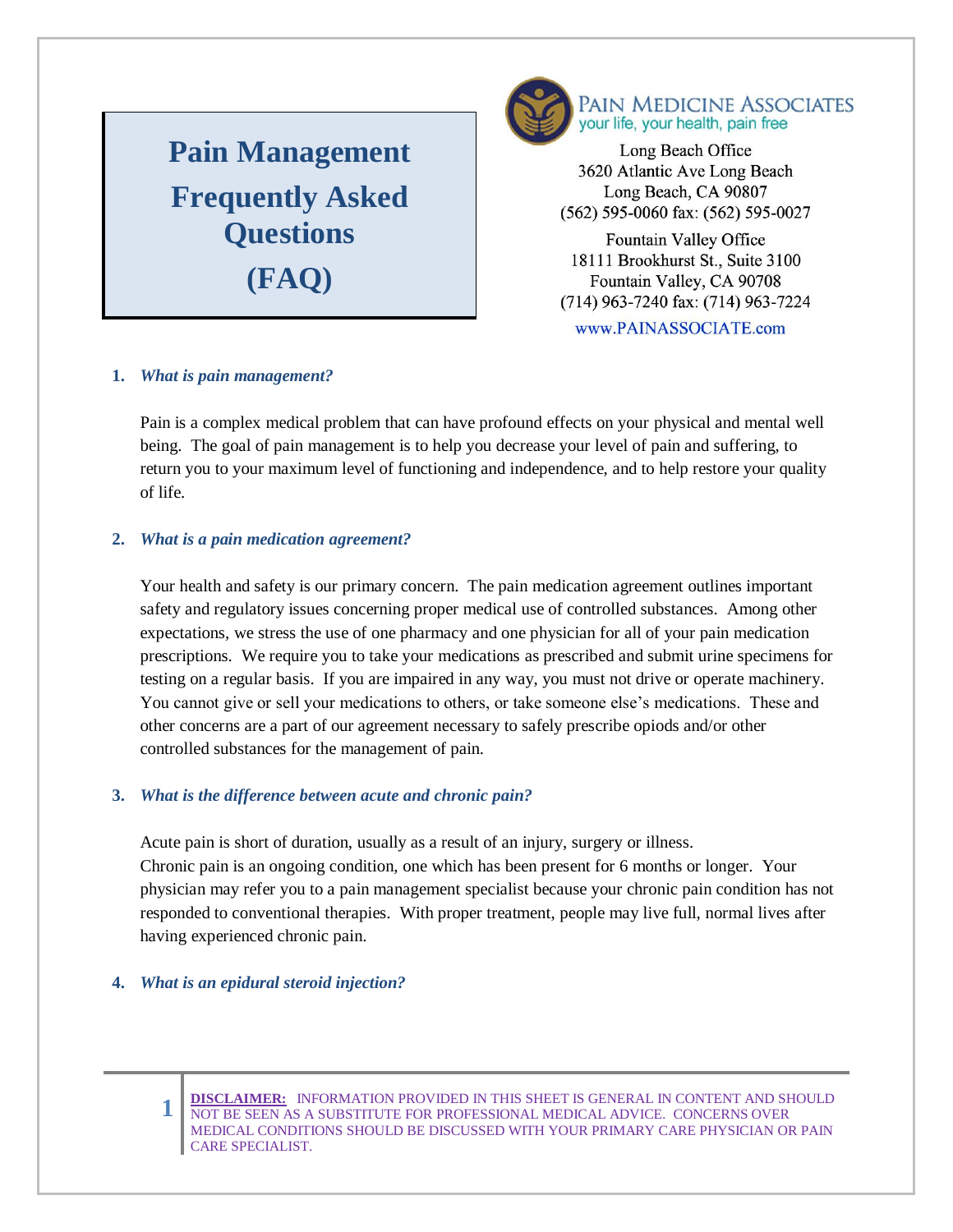Epidural injections are performed to confirm a diagnosis and/or reduce pain and inflammation. During the procedure, a physician uses x-ray / fluoroscopy and contrast solution to ensure a correct needle tip placement. Intravenous sedation may be used for patient relaxation

#### **5.** *What is the goal of a steroid injection?*

The injection consists of steroid-anesthetic mixture. Steroids are a powerful anti-inflammatory medication. If your symptomology is caused by inflammation, steroids will help to reduce the pain.

#### **6.** *Are the injections painful?*

You may experience pain, but only for short period of time. Local anesthetic and intravenous sedation can be used to reduce pain and provide relaxation. It is very important for you to be awake throughout the procedure to inform the physician about the sensations you are experiencing.

### **7.** *How long will my injection take?*

Most procedures take 5 to 10 minutes. Some of them require half an hour. Preparation and recovery time may require 2 to 3 hours of your time.

#### **8.** *Can I return to work after pain management procedure?*

It depends on type of procedure. If you were working before the procedure you would be able to return to work the next day.

### **9.** *Am I able to drive after a pain management procedure?*

Many of the procedures that are performed here may cause associated numbness, weakness, and/or loss of position sense, which can make the operation of a motor vehicle difficult. We do ask that you have a ride home.

### **10.** *May I eat before a pain management procedure?*

You may eat prior to the procedure, however in many cases an empty stomach is preferable Some patients feel sickness because of discomfort or agitation. Also, intravenous sedation can increase risk for vomiting and aspiration. You may take your regular medications with small amount of water.

### **11.** *What kind of result can I expect following the injection?*

Steroid effects usually begin within 2 to 3 days, however pain relief may occur faster or slower.